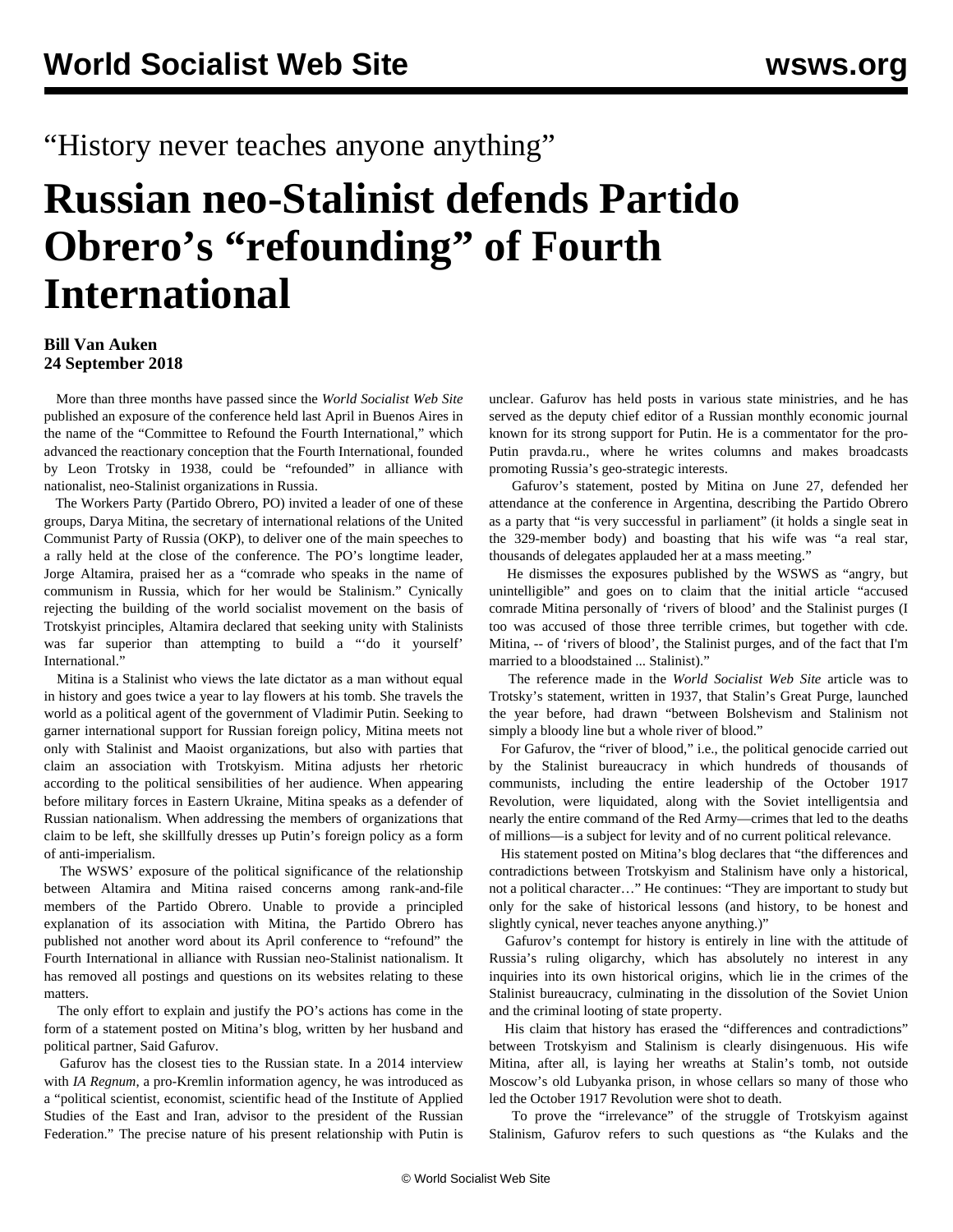peasantry," "the pace of Bolshevik industrialization" and "inner-party democracy."

 What he ignores is the essential character of Stalinism as a vicious bureaucratic nationalist reaction against the October 1917 Revolution. In the anti-Marxist program of "socialism in one country," Stalinism represented the explicit repudiation of the socialist internationalist perspective that guided the October Revolution, summed up in Trotsky's theory of permanent revolution, which insisted on the primacy of the perspective of world socialist revolution in the determination of national policy.

 Stalinist nationalism—which had its social base in the growing bureaucratic elite—separated the fate of the Soviet Union from the fight for world socialism, turning the Communist Parties throughout the world into mere instruments of the Soviet Union's counterrevolutionary foreign policy and leading to the betrayal of revolutions and catastrophic defeats for the working class in Spain, Germany and many other countries.

 Anyone who believes that a revolutionary party can be built in the working class without understanding this history and the role of Stalinism—as well as the revolutionary alternative that existed to it, in the Left Opposition and the Fourth International—is delusional.

 Outside this history of the crimes of Stalinism, it is impossible to understand the absence of mass revolutionary socialist parties today and set about to resolve the acute crisis of revolutionary leadership within the working class.

 But then, this is not the aim of Gafurov and Mitina and the party that they represent. In the aftermath of the dissolution of the USSR and the liquidation of the socialized property forms established by the October Revolution upon which the bureaucracy had rested, what is Stalinism today?

 On the one hand, it is Putinism, the rule of the KGB adapted to the interests of a ruling clique of billionaires.

 On the other hand, it is the various factions of the Russian Communist Party, which are only a variant of Russian nationalism, prepared to align themselves with the most right-wing forces. When they hold their demonstrations in Moscow, placards bearing the face of Stalin are carried alongside banners waved by fascists emblazoned with swastikas.

 There is an unmistakable logic to the repudiation of history and such political alliances. Gafurov argues that "three generations have already passed since the 'river of blood.'"

 One might ask: How many generations have passed since the death of Adolf Hitler and the closing of Auschwitz? By this logic, agreements can be made on the basis of practical political aims with neo-Nazis in Europe and elsewhere. And, indeed, as the political itinerary of Darya Mitina has made clear, such alliances are being actively pursued in the interests of the Putin government's foreign policy.

 As the WSWS [revealed,](/en/articles/2018/06/19/crfi-j19.html) Mitina, working with the Izborsky Club, a farright Russian "think tank," was an active participant in a 2014 conference in Yalta that gathered leaders of neo-Nazi and fascist parties from throughout Europe.

 Using the same logic advanced by Gafurov, one might also ask: How many years have passed since the crimes of Pinochet and Videla and since the Argentine Navy's Higher School of Mechanics (ESMA) was turned from a torture and extermination center into a museum? How many years have gone by since Peronist trade union officials, some of them still in the leadership of the unions, organized the first death squads in the Triple A (Argentine Anti-Communist Alliance) to murder left-wing activists and militant workers? Is that history, too, irrelevant, and can practical agreements be forged with such elements today?

 In Argentina, as in Russia, the approach to history advanced by Gafurov as well as the so-called Committee to Refound the Fourth International lays the foundations for a Red-Brown coalition, uniting pseudo-left organizations with far-right factions under the auspices of the bourgeoisie.

 The alliance of the Partido Obrero with Russian Stalinism—and through it with the Putin government—says more about this party's politics than any of the opportunist national tactics it advances in pursuit of parliamentary posts and positions in the trade unions.

 Altamira and the CRFI share the reactionary, anti-Marxist attitude toward history advanced by Gafurov. As the WSWS previously [pointed](/en/articles/2018/06/07/crfi-j07.html) [out,](/en/articles/2018/06/07/crfi-j07.html) "The CRFI was founded on the 'principle' that there was to be no discussion of past differences or the historical development of the various tendencies that adhered to it."

 In his speech to the April conference that was also addressed by the Russian Stalinist Mitina, Altamira advanced this same essential perspective, with his rejection of "building a 'do it yourself international'" and the proposal to "refound" the international in alliance with Russian Stalinism.

 As the WSWS stated, "With these words, Altamira repudiates not only the historically rooted program and principles of the Fourth International, but the significance of history itself. What he is saying amounts to a declaration that what happened in the past is of no significance for the present. That the Stalinist regime murdered hundreds of thousands of communists, presided over countless betrayals and led ultimately to the destruction of the Soviet Union should not stand in the way of collaborating with present-day Stalinists in the reconstruction of the Fourth International."

 While Altamira and the Partido Obrero have made no further mention of their relations with the Russian Stalinists invited to help "refound" the Fourth International, the PO leader did provide a glowing report of a conference held in Athens in July under the auspices of the "Christian Rakovsky Balkan Socialist Center," with what Altamira refers to as the "support of the Committee to Refound the Fourth International (CRFI)."

 While not mentioned in the report published in the PO's *Prensa Obrera*, Darya Mitina and Said Gafurov were active participants in the conference. Altamira notes that two organizations from Russia were present: Mitina's OKP and the RPK (Russian Party of Communists), another neo-Stalinist group that emerged out of the breakup of the CPSU following the dissolution of the Soviet Union.

 In a July 23 posting on her blog, Mitina notes that "Yesterday evening the presidium of the conference, consisting of Greek, Turkish, Argentine and Russian comrades, sat until 2 in the morning."

 The Greek, Turkish and Argentine "comrades" consist of the three sections of the Committee to Refound the Fourth International (together with the PO's satellite party in Uruguay) which organized the April CRFI conference in Buenos Aires. That the Russian neo-Stalinists participate alongside these parties in the leadership of the conference in Greece is an indication of the close alliance forged by Altamira with these elements. The slogan "Building the International" was featured on a banner placed prominently at the conference. Clearly, this "international" is being forged in an alliance with right-wing Stalinists allied with the Putin regime.

 In a [video](https://kolobok1973.livejournal.com/4593028.html) posted subsequently on her blog, Mitina offered a revealing assessment of the conference in Greece. She dismissed the supposed task of "refounding the Fourth International," declaring there had been a debate over the problem of the "internationals... which ones to (re)construct, and what number they should have. Some call themselves Fourth, some Fifth International. I feel like this is not a very important question."

 What Mitina did find of importance—and was unquestionably her main reason for attending—was that the majority of the attendees at the conference "evaluate Russia's role correctly, i.e., dialectically."

 "On the one hand," she continued, "everyone understands perfectly well that Russia is not the Soviet Union… but at the same time, people don't demonize Russia, and show class solidarity, and don't confuse Putin with the country as a whole… They support the Russian population against Putin, but also support Putin on the international arena, in the cases in